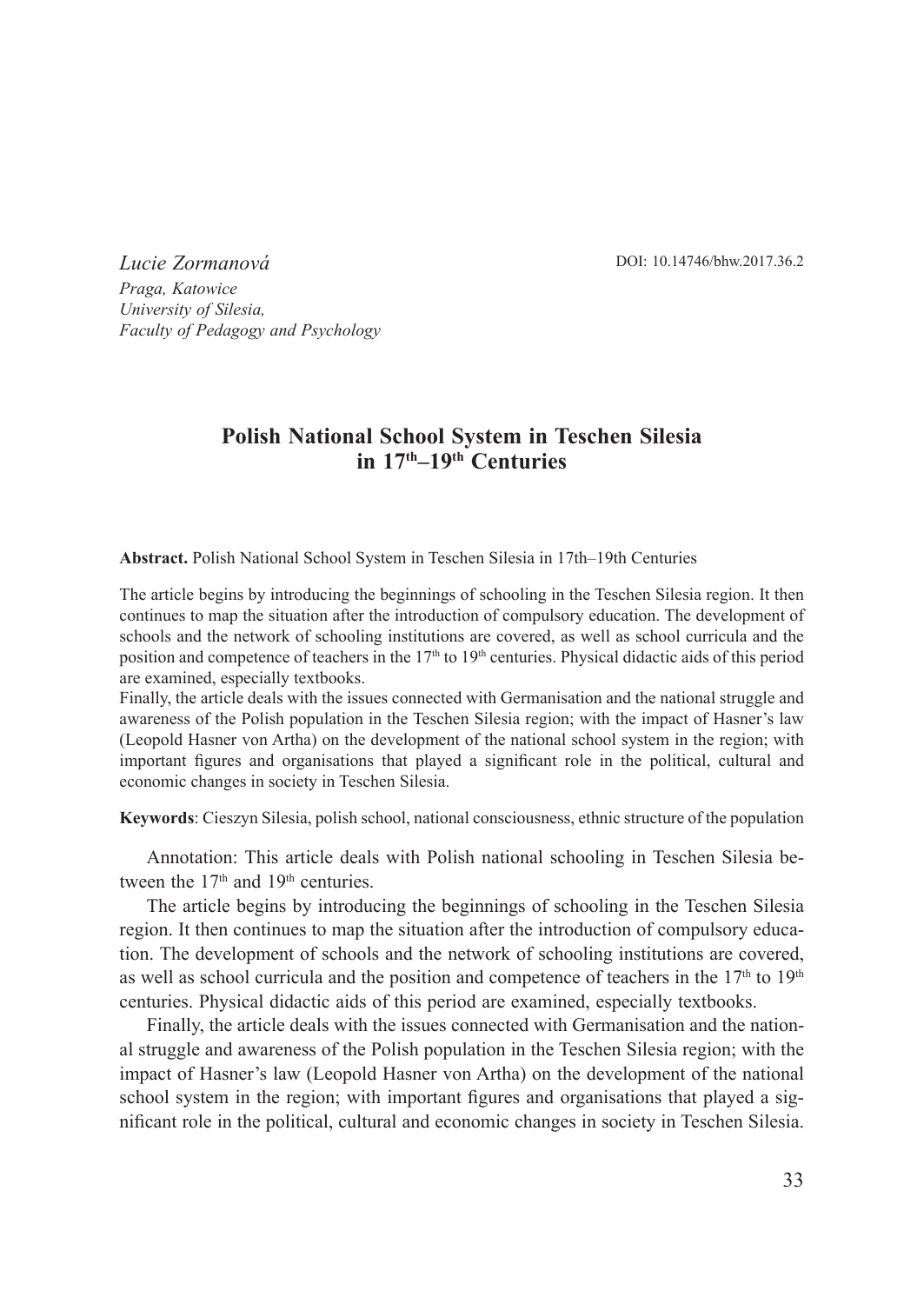#### **Origins of the School System in Teschen Silesia**

The origins of schooling were closely connected with the church. The oldest schools were founded as part of monasteries, i.e. monastic schools, or in larger parishes as part of parsonages or churches, i.e. parish schools. Teachers, too, were initially clergymen, and later secular people started to work as their assistants. The first schools were founded in the important cities of the region (Teschen 1331, Opava 1372 and Frydek 1490). Parish schools mainly taught reading, writing and elementary maths while its major part also focused on teaching religion and singing religious songs<sup>1</sup>. The teacher was frequently also the church organist.

During the reformation, schools were mostly evangelical, part of evangelical parsonages. The Catholic Church did not have any schools, at least not officially; it is highly likely however that the church ran schooling in secret, intended for Catholic children whose families could not afford private teachers. During the reintroduction of Catholicism, the situation in schooling in Teschen Silesia changed<sup>2</sup>.

After the death of Duchess Elizabeth Lucretia, the Habsburg's religious and enlightenment policy started to shape teaching. The goal of school was to reinforce positive feelings and thoughts towards the Habsburg Monarchy, raising people loyal to the emperor and supporters of the monarchy<sup>3</sup>.

During this period, school also became a tool to reinstate Catholicism in the Lutheran lands, which was reflected mainly in the level of secondary schools (with the foundation of a Latin grammar school in Teschen in 1674).

#### **Introduction of Compulsory Education**

Because economic growth required increasing the literacy of the population and the quality of school system, a modern education system was created during the reign of Maria Theresa and her son Joseph II. During Maria Theresa's reign an academy of science was established with branches in respective territories. Education in the Duchy of Teschen fell under the competence of the Silesian Provincial Government in Opava, which in 1782 was subordinated to the Moravian-Silesian Gubernium in Brno<sup>4</sup>.

In 1774, Maria Theresa issued the General School Ordinance for normal, main and trivial schools in all imperial hereditary lands, which brought compulsory schooling for children aged 6 to 12 years. Trivial schools in the Teschen area taught in Czech and Ger-

<sup>1</sup> F. Popiołek, *Dzieje Śląska Austryackiego*, Cieszyn 1913, Cieszyńska Drukarnia Wydawnicza.

<sup>&</sup>lt;sup>2</sup> A. Kubacz, *Szkolnictwo na Śląsku Cieszyńskimdo końca XVII wieku.* "Śląski Kwartalnik Historyczny Sobótka" no. 2, 2005, pp. 125–126, pp. 132–133.

<sup>3</sup> I. Panic, *Z dziejów szkolnictwa średniego w Księstwie Cieszyńskim w czasach nowożytnych (do 1773).*  Cieszyn 1995, Liceum im. A. Osuchowskiego w Cieszynie.

<sup>4</sup> K. Mozor, *Szkolnictwo katolickie w cieszyńskim Wikariacie Generalnym 1770–1925*, Wydawnictwo Naukowe PAT, Krakow 2002.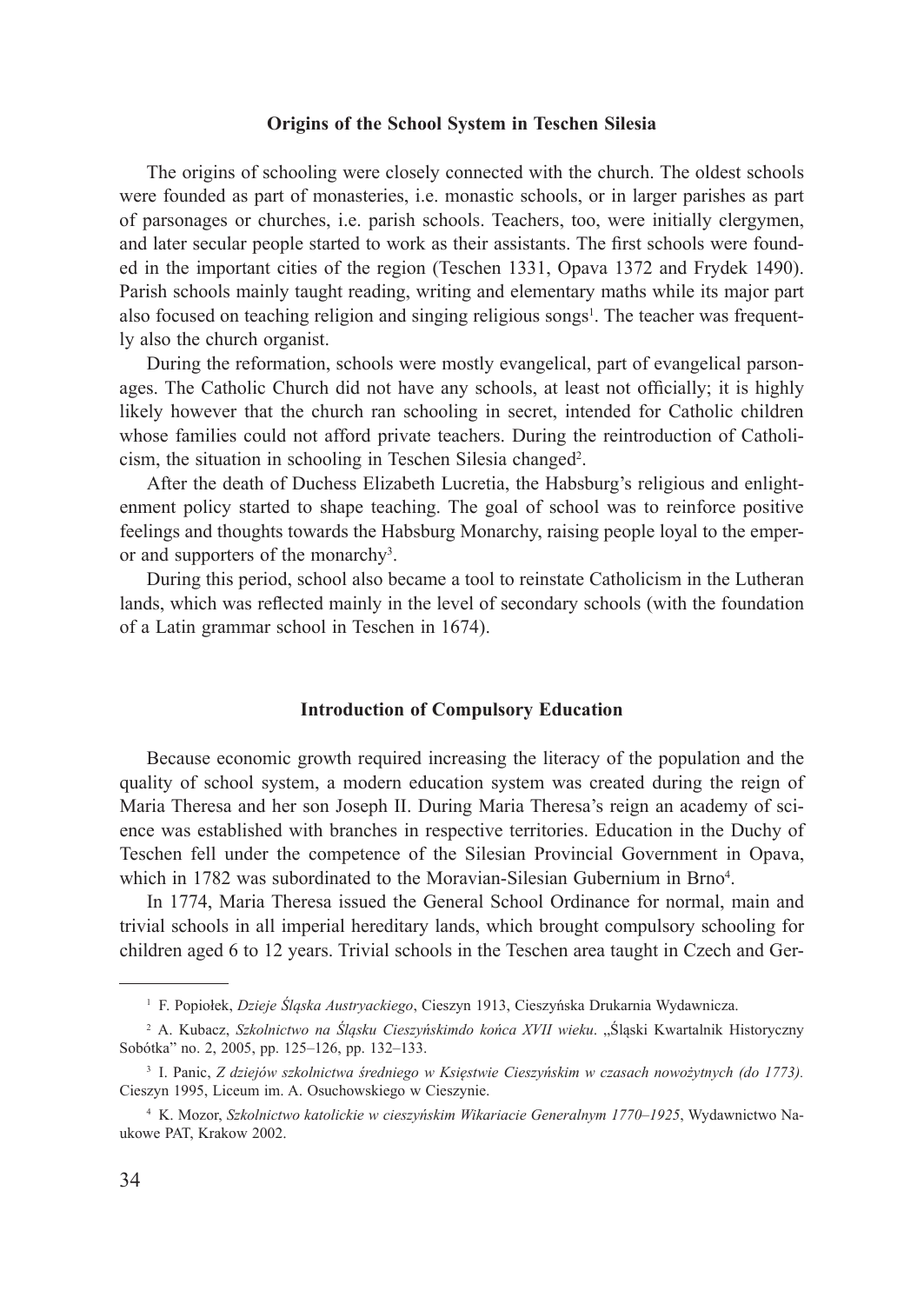man and later Polish<sup>5</sup> (Polish as a language of instruction was introduced into trivial schools in 1851. In schools, Polish-language textbooks were also used in teaching). Children from 12 to 15 honed their knowledge in Sunday schools, also called revision schools. Schooling ended with a public exam<sup>6</sup>.

The development of education was also accelerated by the abolishment of serfdom in 1781 – the servants no longer needed the approval of their landlord for their children's education; and the Patent of Toleration, which allowed Lutheranism, Calvinism and the Orthodox Christian Church to co-exist with the Roman Catholic Church. The Jewish faith was also tolerated after 1782. These churches were allowed to found their schools, which especially in Teschen led to a large number of new schools. In 1808 the Teschen Silesia region had 60 Catholic schools (other source states 61 schools)<sup>7</sup> and 25 Evangelical schools,<sup>8</sup> together with two grammar schools (Catholic and Evangelical) $9 -$  which is a large step forward if we compare the situation to the seventeenth century, which saw  $30$  schools<sup>10</sup> in 33 parishes (some sources indicate 33 schools)<sup>11</sup>.

#### **The Teacher's Position**

The work of the teacher, especially in village schools, consisted of teaching the youth, but often the teacher was also the sexton (cleaning the church, ringing the bell), parsonage clerk, registrar, municipal authority clerk or organist playing at masses and funerals, they assisted during church ceremonies, sometimes even prepared the hosts and carol-singing wafers. School work was only one of their duties<sup>12</sup>. This was true in the  $17<sup>th</sup>$  century as well as the  $19<sup>th</sup>$  century – until 1869, doing church service was an official and important part of a teacher's income. After the 1869 reform, teachers' wages were supposed to increase enough to allow them to focus solely on their education activities, however the idea remained in the realm of wishful thinking, and teachers towards the end of the  $19<sup>th</sup>$  century still had to do other things to earn the extra money they required.

<sup>5</sup> A. Kubacz, *Wpływy reform tereziańských i józefińskich na rozwój szkolnictwa na Śląsku Cieszyńskim,* Materials from a conference held in *Cieszyn*, 4–5 November 1999, Cieszyn 2001, p. 138.

<sup>6</sup> Ibidem, p. 138.

<sup>&</sup>lt;sup>7</sup> J. Król, Szkolnictwo ewangelickie na Śląsku Cieszyńskim w XIX i XX wieku. "Rocznik Cieszyński", no. III, 1976, Cieszyn, pp. 11–13.

<sup>8</sup> J. Chlebowczyk, *Szkolnictwo na prze*ł*omie wieków, O komornikach i głodnych rokach*. 1984, Katowice, SIN.

<sup>9</sup> J. Król, *op. cit.*, pp. 11–13.

<sup>10</sup> A. Grobelný, *Městské školy na Těšínsku do konce 17. století*. "Slezský Sborník", no. 51, 1953; A. Grobelný, *Venkovské školy na panství Těšínské a Bílské komory v 17. století*, "Slezský Sborník", no. 54, 1956, p. 379.

<sup>11</sup> F. Popiołek, *op. cit.*.

<sup>12</sup> W. Ostrowski, *Wiejskie szkolnictwo parafialne na Śląsku w drugiej połowie XVII wieku (w świetle wizytacji kościelnych)*, Wrocław 1971, Zakład Narodowy im. Ossolińskich – Wydawnictwo.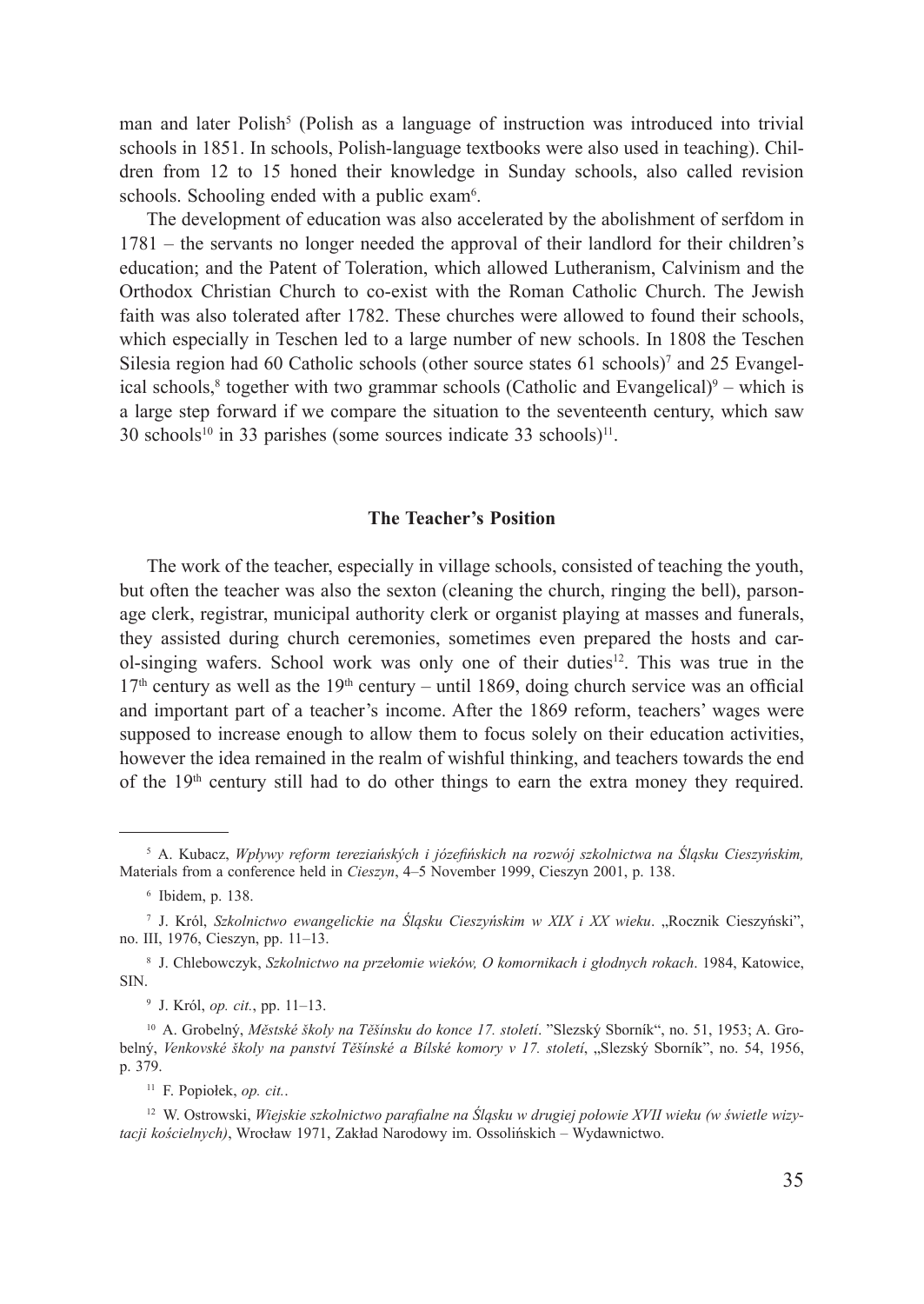Official numbers from 1900 records show that 23% of teaching staff from public schools were doing exactly that<sup>13</sup>.

Teachers in parish and trivial schools, especially in villages, were only able to read and write themselves; sometimes they were former soldiers with some knowledge of German<sup>14</sup>. Anyone considering themselves able to teach youths could become a teacher in the  $17<sup>th</sup>$  century. Statistics from the Diocese of Opole, which included the Teschen deanery, show that the majority of teachers had an elementary village school education; only 10% had a grammar school education, 14% finished Latin school; and 15% of teachers came from city elementary schools  $15$ . Data from 1805, put together by the statistician L. J. Szersznik, show 56 Catholic schools in Teschen which employed 60 teachers and 6 assistants, of which only 6 completed the necessary teacher studies<sup>16</sup>. The situation changed in the second half of the  $19<sup>th</sup>$  century. The introduction of Hasner's Law required teachers to have qualifications obtained in teacher institutions. Prior to 1869, teachers were educated in preparands, only teachers in evangelical schools were more often educated at evangelical grammar schools. Despite Hasner's Law, unqualified teachers were still employed due to a lack of qualified ones, especially in villages. The situation changed towards the end of the  $19<sup>th</sup>$  century, which saw the majority of teachers employed having the necessary qualifications.

Statistical data from the time shows that in the  $17<sup>th</sup>$  century almost 60% of the teachers did not have the relevant knowledge and skills to teach in elementary schools. Moreover, inspections often showed that children were being educated by semi-illiterate teachers, or teachers addicted to alcohol, who were aggressive and beat the children<sup>17</sup>.

In village schools, especially in the  $17<sup>th</sup>$  century, there were teachers who spoke in the local dialect<sup>18</sup>. Statistical data from the Schlesischer Schulschematismus of 1897 show that over 70% of the teachers came from the region, 11 % from Moravia and the rest from Galicia inland, Opavia and the Prussian part of Silesia<sup>19</sup>. This had an undeniably positive impact on the development of the culture, traditions and language of the Teschen region.

<sup>13</sup> M. Bogus, *Nędza z bidą w parze idą. O sytuacji nauczycieli w XIX wieku* in: Bogus Marzena (ed.): *Jazyk-škola-prostor jako determinanty kulturního vývoje Těšínského Slezska*. 2012, Český Těšín, Kongres Poláků v ČR.

<sup>14</sup> P. Łaboj, *Kronika szkó*ł *ludowych w Końskiej 1792–1960,* manuscript, pp. 15–16.

<sup>15</sup> W. Ostrowski, *op. cit*.

<sup>16</sup> A. Kubacz, *Szkolnictwo na Śląsku Cieszyńskim…*, pp. 125–155.

<sup>17</sup> J. Krukowski, *Nauczyciele szk*ó*ł parafialnych Krakowa w XVII wieku*, Kraków 2001, Prace Monograficzne Uniwersytetu Pedagogicznego.

<sup>18</sup> A. Kubacz, *Szkolnictwo na Śląsku Cieszyńskim*, pp. 125–155.

<sup>19</sup> *Schlesicher Schulschematismus*, Troppau 1897, pp. 188–193.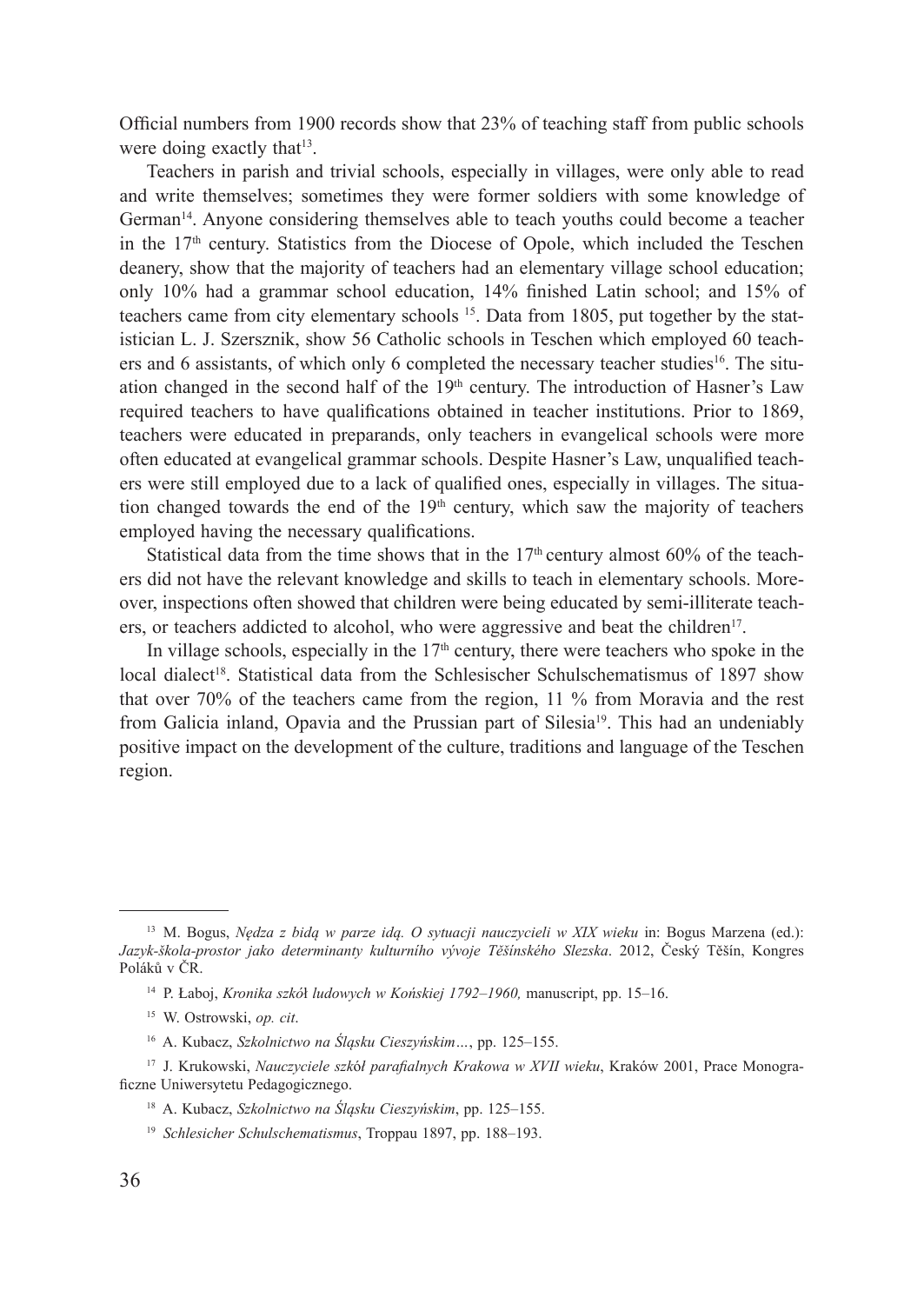## **The curriculum in Parish and Trivial Schools**

Teachers in parish and trivial schools could often only barely read and write themselves. An example of such a teacher was Jan Kajzar of Konska who taught from 1801– 1838 at an evangelical school in Konska. He could only just read and write, and learned a few German words during his military service<sup>20</sup>. Such "teacher qualifications" were reflected in the knowledge children gained at school. At novice level, children only learned to read and count orally, and only at the subsequent level did they learn to write and do basic sums on paper<sup>21</sup>.

Although at the turn of the  $18<sup>th</sup>$  century, the curriculum contents were legislated, there were significant differences in individual schools, caused mostly by the lack of qualified teachers, the low attractiveness of underfunded parish schools and also by the small numbers of children attending.

The situation did not improve much during the 1850s and 1860s. Jan Kubisz describes a school day at such a school in his book Pamiętnik starego nauczycieła (Diary of an Old Teacher). "I started to learn to read from a Polish primer… Every pupil learned independently, on their own. Group learning and revision did not exist. The teacher did not give any lectures, only explained something from time to time. Pupils had to learn the given subject matter by their own effort and in their own way. It was difficult and in our opinion un-pedagogical. The teaching started with recognising the letters, the alphabet… Later on, pupils put letters into syllables and syllables into words. Reading the words created from syllables without pronouncing the individual letters was done "like so". It was hard. I remember the labour of learning to read the Polish word "wszczął". The children were tested individually by the teacher in front of the class. If the child failed, they were sent back to their seat to learn it thoroughly once more. The book they had to read was the New Testament. It was read by older pupils who could already read, of course. In the third grade, the field of study widened. Besides reading, there was also catechism. We learned catechism and religion by heart. Biblical stories were taught by the teacher, assigning one story to the older children and the pupils had to tell the story in the next class. Besides that, every day before noon, one pupil read one biblical story to the whole classroom. This way, religion became the central point of learning. German was another important part of schooling. Children learned vocabulary and then German dialogues … Children had to learn everything by heart, which required a lot of work. Great importance was put on penmanship – calligraphy. A relatively large amount of lessons per week were devoted to it. There were Polish and German text examples. Mathematics was taught by teaching us to write numerals and then counting to one hundred. This was followed by addition – first whole numbers, then decimals up to a hundred. It was the same with subtraction, multiplication and division, which was also done with whole numbers and decimals. Only at higher levels was the arithmetic developed, but still counting with whole numbers and the four operations. That was maths at school…

<sup>20</sup> P. Łaboj, *op. cit.*, pp. 15–16.

<sup>21</sup> Ibidem, pp. 15–16.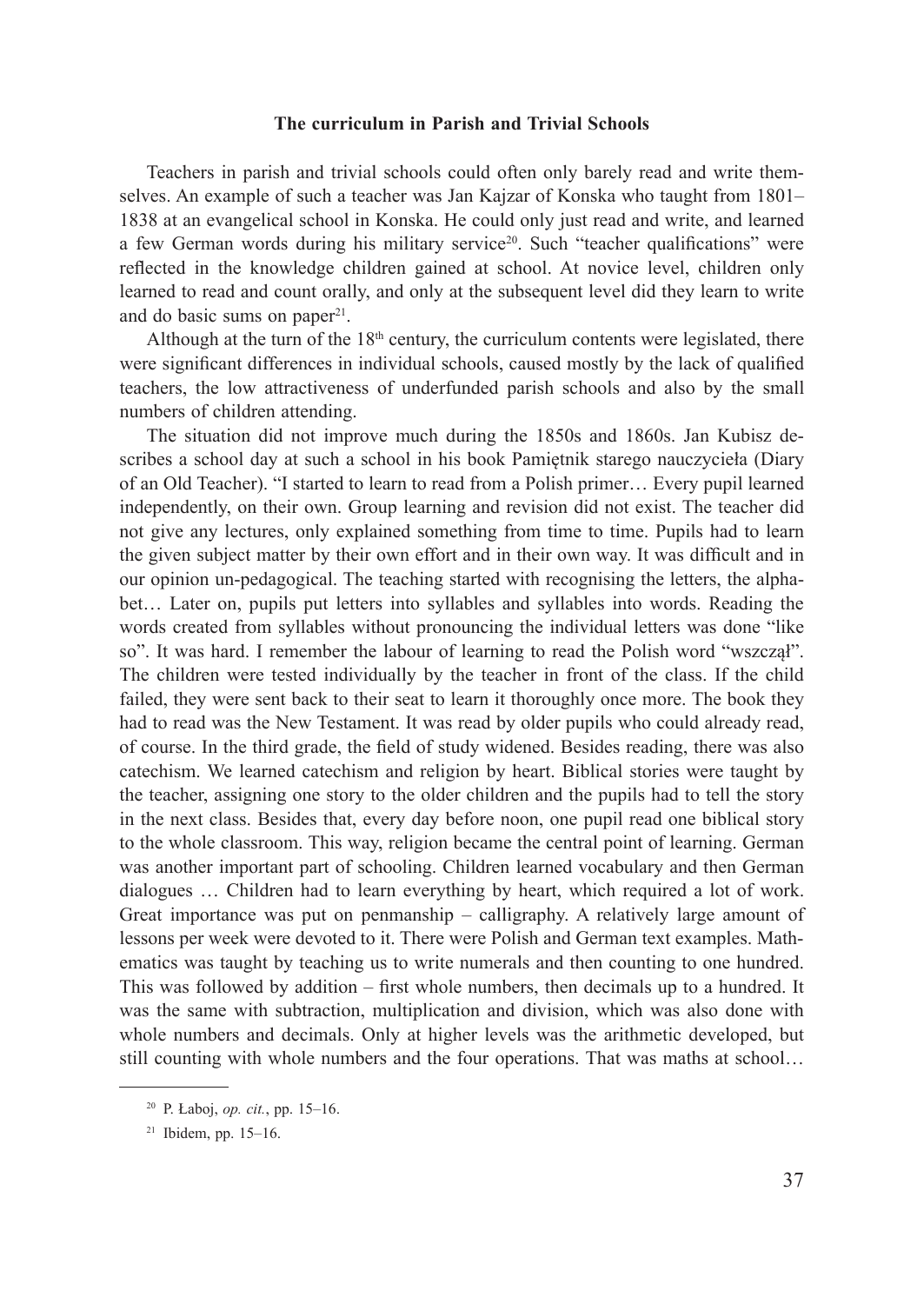In singing lessons we learned from the Tranovsky hymnbook. We also learned to draw, which was called "painting". The teacher used a ruler to draw a church building on the blackboard – I can still see the church the teacher drew back then – then the whole class drew it the same way onto their tablets. These classes were not regular, they only happened occasionally. Although we knew the teacher would draw the church again, we were happy with every class of painting, because it was always something new for us"22.

 School quality increased with the introduction of the Hasner's Law. It extended compulsory education to eight years, established general and civic schools, and introduced new subjects: biology, geography, physical education, handiwork and mensuration. It also legislated the secondary school qualification requirement for teachers, who then had to complete studies at teacher institutions.

## **Germanisation and Textbooks in Moravian**

The role of the German language strengthened during the reign of Joseph II, helped by the centralisation of state offices which used a single administrative language – German. The use of Polish at schools was further suppressed in 1782 by the unification of Moravia and Silesia into a single Moravian-Silesian Gubernium seated in Brno. Due to this administrative centralisation, Moravian textbooks and teachers from Moravia started pouring into Teschen Silesia schools. These teachers taught in their native tongue, namely the Moravian dialect<sup>23</sup>. The Moravian influences and Germanisation were both limited in 1804 when trivial schools came under church supervision. The church oversight over trivial schools commenced the struggle for the language rights of the population using the Silesian-Polish dialect<sup>24</sup>. Representatives of the church were bound to the region and often born in it. L. J. Szersznik became the overseer of education in the Teschen Silesia region and greatly helped in the development of Teschen culture. This Teschen-born priest fought for the introduction of Polish textbooks in the first grades of trivial schools, which were more accessible than Czech textbooks to Teschen Silesia pupils who spoke Teschen or Silesian-Polish dialects. Because teaching at village trivial schools was dominated by the use of local dialect, textbooks written in Czech or Moravian were not effective as study material; pupils did not understand them and the teaching was slowed down by the teacher having to translate the textbook material to the local dialect<sup>25</sup>. L. J. Szersznik fought to introduce new textbooks at trivial schools, which would replace the then popular Czech textbook Primer for Village Schools published in 1781 and later

<sup>22</sup> K. Jaworski, *220 lat szkolnictwa w Końskiej*, Trzyniec-Końska-Osówki 2011: MK PZKO.

<sup>23</sup> J. Macura, *Z dziejów polskiego szkolnictwa na Zaolziu.* Towarzysztwo Nauczycieli Polskich w Republice Czeskiej. Cieszyn 1998, Towarzyszstwo Nauczycieli Polskich w Republice Czeskiej.

<sup>24</sup> A. Adamus, *Jazyková otázka ve škole na Těšínsku*, Moravská Ostrava 1930.

<sup>25</sup> Ibidem.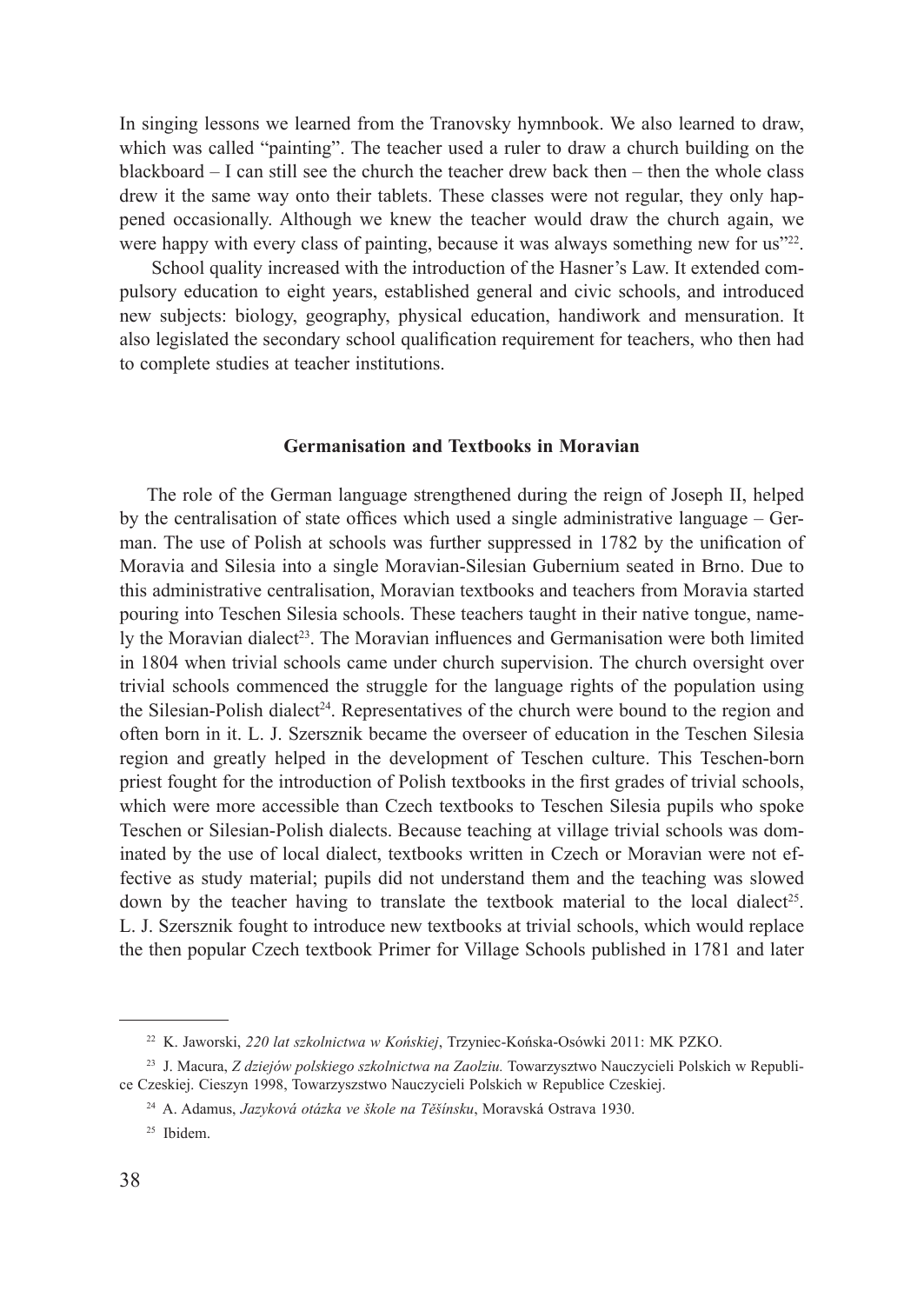also the Reader and Grammar Book for General Schools published in 1840<sup>26</sup>. He achieved that only in 1877 when the district authority in Teschen introduced new textbooks written in Polish.

## **Fight for National Education**

During the revolution of 1848 the Teschen Silesian populace fought for the introduction of Polish in local schools. While spearheaded mainly by representatives of the Church, the communes organised a mission to visit the emperor himself. These activities helped push the Austrian government to create a constitutional monarchy in which individual countries had their own language and political rights; this led to the introduction of Polish in the schools and offices of the Teschen Silesia region<sup>27</sup>. Later on the use of Polish as the language of instruction at schools was supported by the Hasner's Law<sup>28</sup>. Hasner's Law of 1869 had a significant impact on national schooling, and helped develop national schooling in Teschen Silesia region, as it instructed schools to use the language that is the native language of pupils, which meant the wider use of Polish in schools in the region<sup>29</sup>. The law introduced compulsory 8-year education and improved the quality of education in the region in many aspects – e.g. the material position of teachers and increased participation of children in schooling. The number of schools increased; there was a school in every town, moreover, besides general Polish schools, civic Polish schools and secondary Polish schools, i.e. technical schools, grammar schools, "Realschulen" and teacher institutions<sup>30</sup>.

An important role in the fight for national schooling in Teschen Silesia was played by teachers Jan Śliwka and Jan Kotas of Konska who together created nine textbooks written in Polish for Teschen Silesia schools; and Jerzy Kubisz and his eight colleagues who in 1888 founded the Polish Education Association in Ustroń – the first professional organisation of Polish teachers in the region<sup>31</sup>. This organisation became the Polish Teaching Society, with headquarters in Ustroń (Polskie Towarzysztwo Pedagogiczne).

However, the German authorities considered the abovementioned status to be harmful to German interests in the area and decided to fight against it. In 1873 a law on general schools was issued, which introduced German into all schools, therefore leaving only German schools or Utraquist schools (bilingual). In villages, where Utraquist schools

<sup>26</sup> K. Mozor, *op. cit*.

<sup>27</sup> J. Londzin, *Polskość Śląska Cieszyńskiego*. 1924, Cieszyn, Drukarnia Dziedzictwa w Cieszynie.

<sup>28</sup> K. Buzek, *Nejdůležitější zákony a nařízení o národnostním školství pro zemi Moravskoslezskou*. Praha, SPN, 1938.

<sup>29</sup> Ibidem.

<sup>30</sup> J. Macura, *op. cit*.

<sup>31</sup> J. Szymeczek, *Szkic dziejów Towarzystwa Nauczycieli Polskich* W: Folwarczny Stanisław (ed.): *Tu byliśmy, tu jesteśmy: Szkolnictwo polskie na Zaolziu w ostaniej dekadzie XX wieku*, Czeski Cieszyn, 2000, Towarzyszstwo Nauczycieli Polskich w Republice Czeskiej.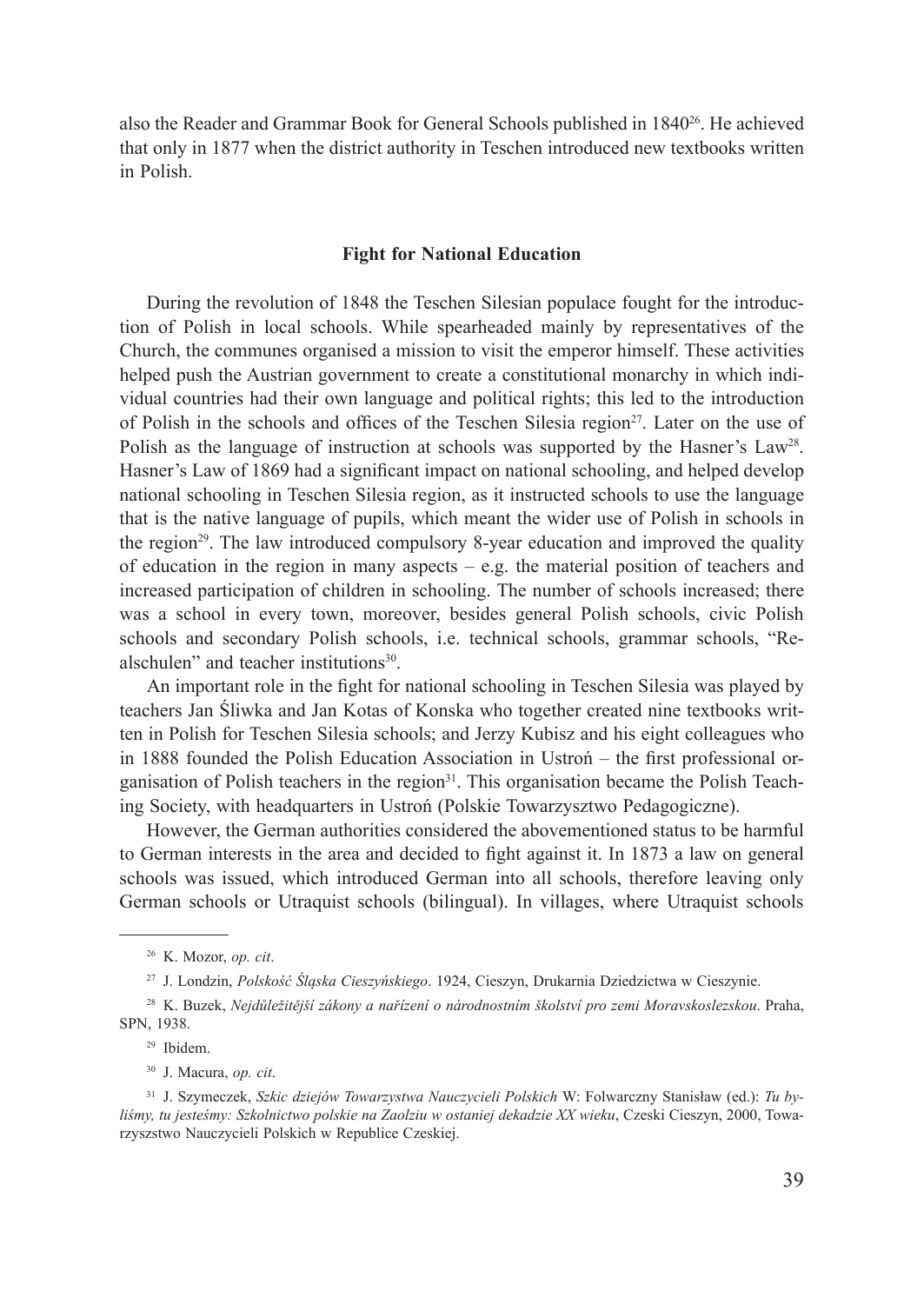could not be introduced, schools were left as they were $3^2$ . Polish schools were left in a highly unfavourable situation. Polish schools were mostly one-class, i.e. pupils of all eight grades were taught in one classroom, which was divided into 3–5 sections. After the fifth year, pupils could switch to a 3-year civic school, 8-year grammar school or 7-year "Realschulen". All these schools were exclusively German, however. From this point of view, Polish children were discriminated against.

Germanisation was aided by the weak national awareness of people, who perceived German as the one which would provide better and wider options when looking for work, and therefore did not feel the need to learn in Polish<sup>33</sup>. At the turn of the  $19<sup>th</sup>$  century, representatives of the national revival stood against Germanisation and the degradation of Polish schools. The centre of national revival, which reinstated Polish as the language of instruction at schools, was the School Foundation, which had operated in Teschen Silesia since 1885 and the Polish Teaching Society (Polskie Towarzysztwo Pedagog $iczne)$ <sup>34</sup>

Thanks to the combined effort of these organisations, the representatives of the Polish national revival disrupted the German monopoly in education, and Polish secondary schools were built.

#### **Conclusion**

Germanisation in this region was not realised with the harsh restrictive measures that were used in those parts of today's Poland then under Prussian control. Owing to the greater freedom and autonomy, local teachers had more room for public enlightenment which supported the professional interests and development of local culture and language. These activities turned general school teachers of the  $19<sup>th</sup>$  century, especially its second half, into important figures in the region, who pushed for political, cultural and economic changes in Teschen Silesian society.

At the beginning of the  $20<sup>th</sup>$  century, the national movement in the region increased in power, together with the growing national awareness of the Polish population of Teschen Silesia. An important role in the national revival of the Polish people in the Teschen Silesia was played by young teachers, especially graduates of the teacher institution of Bobrk in Teschen (founded in 1904), who educated their pupils with patriotic feelings in mind.

<sup>32</sup> J. Macura, *op. cit*.

<sup>33</sup> L. Bro*ż*ek, *Wiek XIX. Oświata i życie kulturalne* In: Chlebowczyk Józef (ed.): *Cieszyn: zarys rozwoju miasta i powiatu.* Katowice, 1973, Wydawnictwo Śląsk; L. Bro*ż*ek, *Szkolnictwo i oświata na* Śląsku Cieszyńskim. "Glos Ziemi Cieszyńskiej" 1975, no. 35, p. 4

<sup>34</sup> E. Buława, *Polskie szkolnictwo w międzywojennej Czechosłowacji,* jednodniówka Sekcji Historii Regionu ZG PZK W: Jaworski Kazimierz (ed.): *Szkolnictwo polskie na Zaolziu*. Opole 1995, Instytut Nauk Pedagogicznych Uniwersytetu Opolskiego, Opolska Oficyna Wydawnicza; J. Macura, *op. cit.*; E. Buława, *op. cit.*.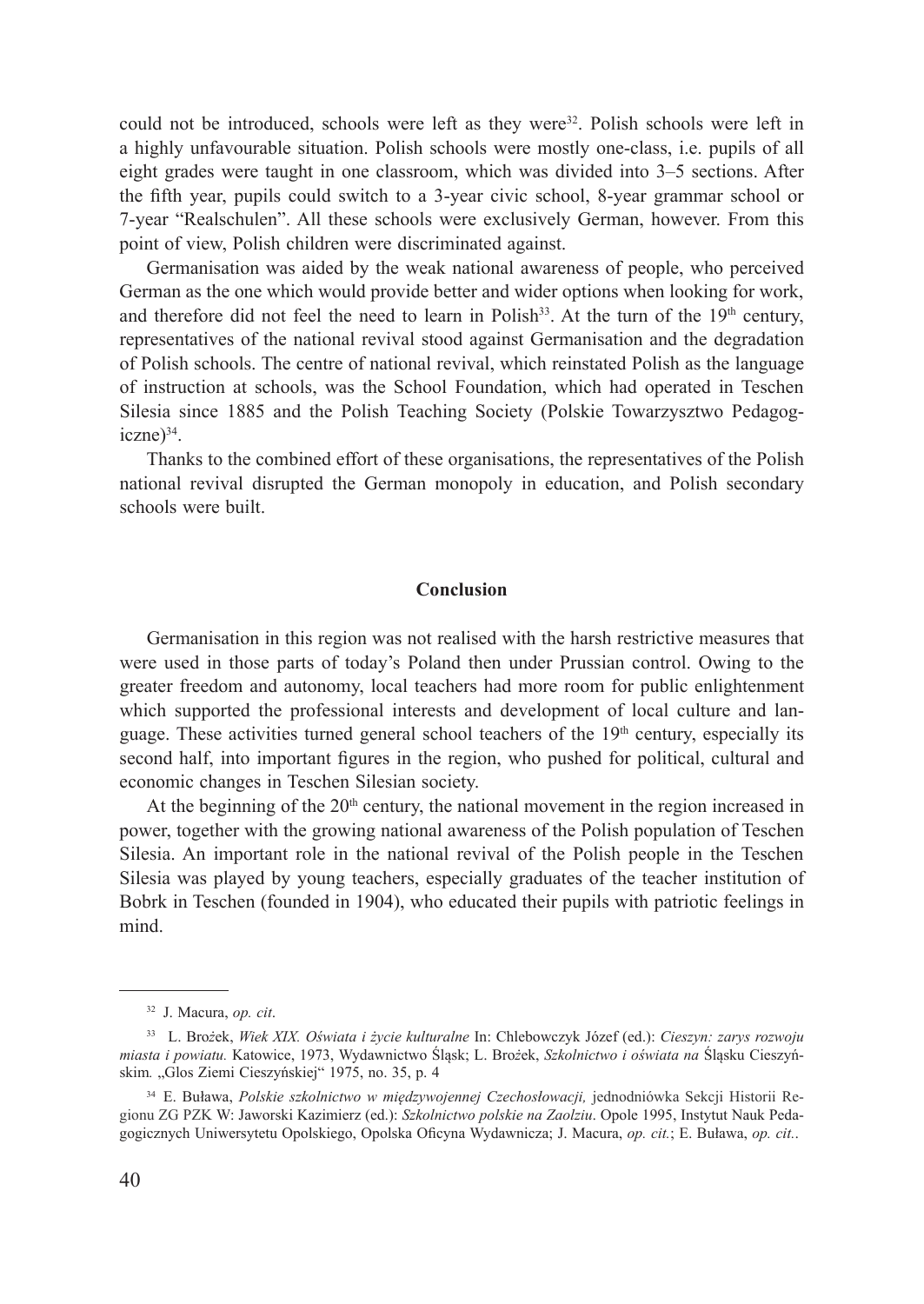The first successes of the national movement emerged already in 1907, when the languages used in Teschen Silesia were all considered equal. In this year, it was also discovered that Polish was used as the only official language in 25 villages and both languages – German and Polish – in eight villages  $35$ .

#### **References**

- A. Adamus, *Jazyková otázka ve škole na Těšínsku*, Moravská Ostrava 1930.
- M. Bogus, *Nędza z bidą w parze idą. O sytuacji nauczycieli w XIX wieku* in: Bogus Marzena (ed.): Jazyk-škola-prostor jako determinanty kulturního vývoje Těšínského Slezska, Český Těšín 2012, Kongres Poláků v ČR.
- L. Bro*ż*ek, *Szkolnictwo i oświata na* Śląsku Cieszyńskim*."Glos Ziemi Cieszyńskiej"* 1975, no. 35, p. 4.
- L. Bro*ż*ek, *Wiek XIX. Oświata i życie kulturalne* In: Chlebowczyk Józef (ed.): *Cieszyn: zarys rozwoju miasta i powiatu*, Katowice 1973, Wydawnictwo *Śląsk*.
- E. Buława, *Polskie szkolnictwo w międzywojennej Czechosłowacji,* jednodniówka Sekcji Historii Regionu ZG PZK W: Jaworski Kazimierz (ed.)**:** *Szkolnictwo polskie na Zaolziu*, Opole 1995, Instytut Nauk Pedagogicznych Uniwersytetu Opolskiego, Opolska Oficyna Wydawnicza.
- K. Buzek, *Nejdůležitější zákony a nařízení o národnostním školství pro zemi Moravskoslezskou*. Praha 1938, SPN.
- A. Grobelný, *Městské školy na Těšínsku do konce 17. století*. "Slezský Sborník" no. 51, 1953.
- A. Grobelný, *Venkovské školy na panství Těšínské a Bílské komory v 17. století*, "Slezský Sborník" no. 54, 1956, p. 379.
- J. Chlebowczyk, *Szkolnictwo na przełomie wieków, O komornikach i głodnych rokach*, Katowice 1984, SIN.
- K. Jaworski, *220 lat szkolnictwa w Końskiej.* 2011, Trzyniec-Końska-Osówki: MK PZKO.
- J. Król, *Szkolnictwo ewangelickie na Śląsku Cieszyńskim w XIX i XX wieku*. "Rocznik Cieszyński", no. III, 1976, Cieszyn, pp.11–13.
- J. Krukowski, *Nauczyciele szkół parafialnych Krakowa w XVII wieku*, Kraków 2001, Prace Monograficzne Uniwersytetu Pedagogicznego.
- A. Kubacz, *Szkolnictwo na Śląsku Cieszyńskim w pierwszej połowie XVIII wieku*, Śląski Kwartalnik Historyczny "Sobótka" 2005, no. 60, pp. 125–155.
- A. Kubacz, *Wpływy reform tereziańských i józefińskich na rozwój szkolnictwa na Śląsku Cieszyńskim,* Materials from a cconference held in Cieszyn*,* 4 – 5 November 1999, Cieszyn 2001, p. 138.
- P. Łaboj, *Kronika szkół ludowych w Końskiej 1792–1960*, manuscript, pp. 15–16.
- J. Londzin, *Polskość Śląska Cieszyńskiego*, Czeski Cieszyn 1924, Drukarnia Dziedzictwa w Cieszynie.
- J. Macura, *Z dziejów polskiego szkolnictwa na Zaolziu*, Czeski Cieszyn 1998, Towarzysztwo Nauczycieli Polskich w Republice Czeskiej.
- K. Mozor, *Szkolnictwo katolickie w cieszyńskim Wikariacie Generalnym 1720–1925*, Wydawnictwo Naukowe PAT, Kraków 2002.
- W. Ostrowski, *Wiejskie szkolnictwo parafialne na Śląsku w drugiej połowie XVII wieku (w świetle wizytacji kościelnych)*, Wrocław 1971, Zakład Narodowy im. Ossolińskich – Wydawnictwo.

<sup>35</sup> J. Macura, *op. cit.*